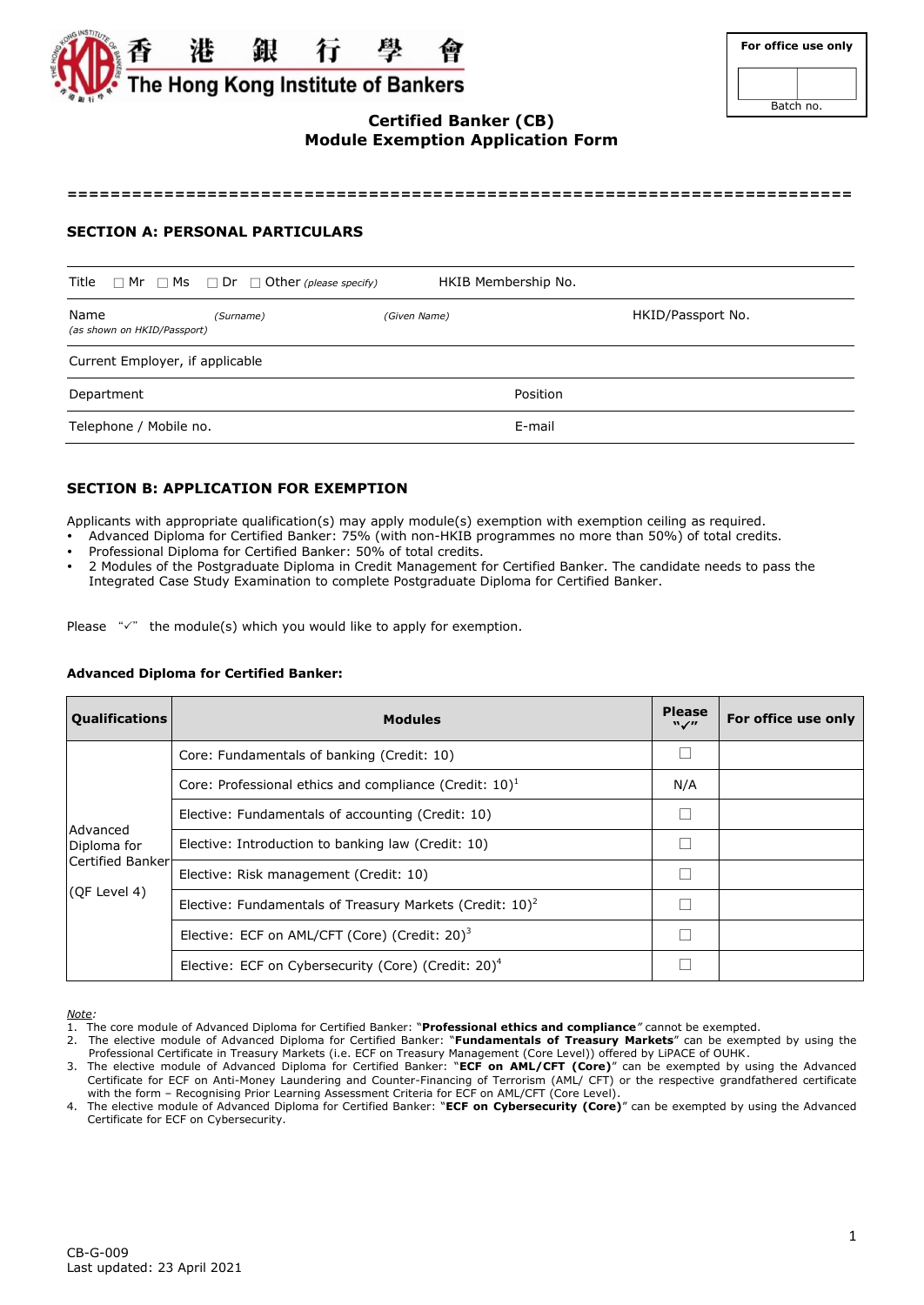#### **Professional Diploma for Certified Banker**

| <b>Qualifications</b>            | <b>Modules</b>                                                           | <b>Please</b><br>$W \swarrow H$ | For office use only |
|----------------------------------|--------------------------------------------------------------------------|---------------------------------|---------------------|
|                                  | Elective: Business and People Management (Credit: 30)                    |                                 |                     |
|                                  | Elective: Corporate Finance Services (Credit: 30)                        |                                 |                     |
| Professional                     | Elective: Finance of International Trade (Credit: 30)                    |                                 |                     |
| Diploma for<br>Certified Bankerl | Elective: Technology Management and Innovation in Banking (Credit: 30)   |                                 |                     |
| QF (Level 5)                     | Elective: Financial Planning (Credit: 30) <sup>5</sup>                   |                                 |                     |
|                                  | Elective: ECF on AML/CFT (Professional) (Credit: 30) <sup>6</sup>        |                                 |                     |
|                                  | Elective: ECF on Credit Risk Management (Core) (Credit: 30) <sup>7</sup> |                                 |                     |

*Note:* 

5. The elective module of Professional Diploma for Certified Banker: "**Financial Planning**" can be exempted by using the Professional Certificate for ECF on Retail Wealth Management (RWM) provided by HKIB.

6. The elective module of Professional Diploma for Certified Banker: "**ECF on AML/CFT (Professional)**" can be exempted by using the Professional Certificate for ECF on Anti-Money Laundering and Counter-Financing of Terrorism (AML/ CFT) or the respective grandfathered certificate after passing the written assessment developed by the HKIB.

7. The elective module of Professional Diploma for Certified Banker: "**ECF on Credit Risk Management (Core)**" can be exempted by using the Professional Certificate for ECF on Credit Risk Management (CRM) or the respective grandfathered certificate after passing the written assessment developed by the HKIB.

### **Postgraduate Diploma in Credit Management for Certified Banker<sup>8</sup>**

| <b>Qualifications</b>                                     | <b>Modules</b>                                                                                                   | <b>Please</b><br>$W \swarrow H$ | For office use only |
|-----------------------------------------------------------|------------------------------------------------------------------------------------------------------------------|---------------------------------|---------------------|
| Postgraduate<br>Diploma in<br><b>Credit</b><br>Management | Core: Commercial Lending for ECF on Credit Risk Management<br>(Professional) (Credit: 30) <sup>9</sup>           |                                 |                     |
| for Certified<br>Banker<br>$QF$ (Level 6)                 | Core: Credit Portfolio Management for ECF on Credit Risk Management<br>(Professional) (Credit: 30) <sup>10</sup> |                                 |                     |

*Note:* 

- 8. For modules in Postgraduate Diploma (Stream) in Treasury Management and Operations Management for Certified Banker, it cannot be exempted.
- 9. The core module of Postgraduate Diploma for Certified Banker: "Commercial Lending for ECF on Credit Risk Management (Professional)" can be exempted by using the Postgraduate Certificate in Commercial Lending for ECF on Credit Risk Management or the respective grandfathered certificate after passing the written assessment developed by the HKIB.
- 10. The core module of Postgraduate Diploma for Certified Banker: "Credit Portfolio Management for ECF on Credit Risk Management (Professional)" can be exempted by using the Postgraduate Certificate in Credit Portfolio Management for ECF on Credit Risk Management or the respective grandfathered certificate after passing the written assessment developed by the HKIB.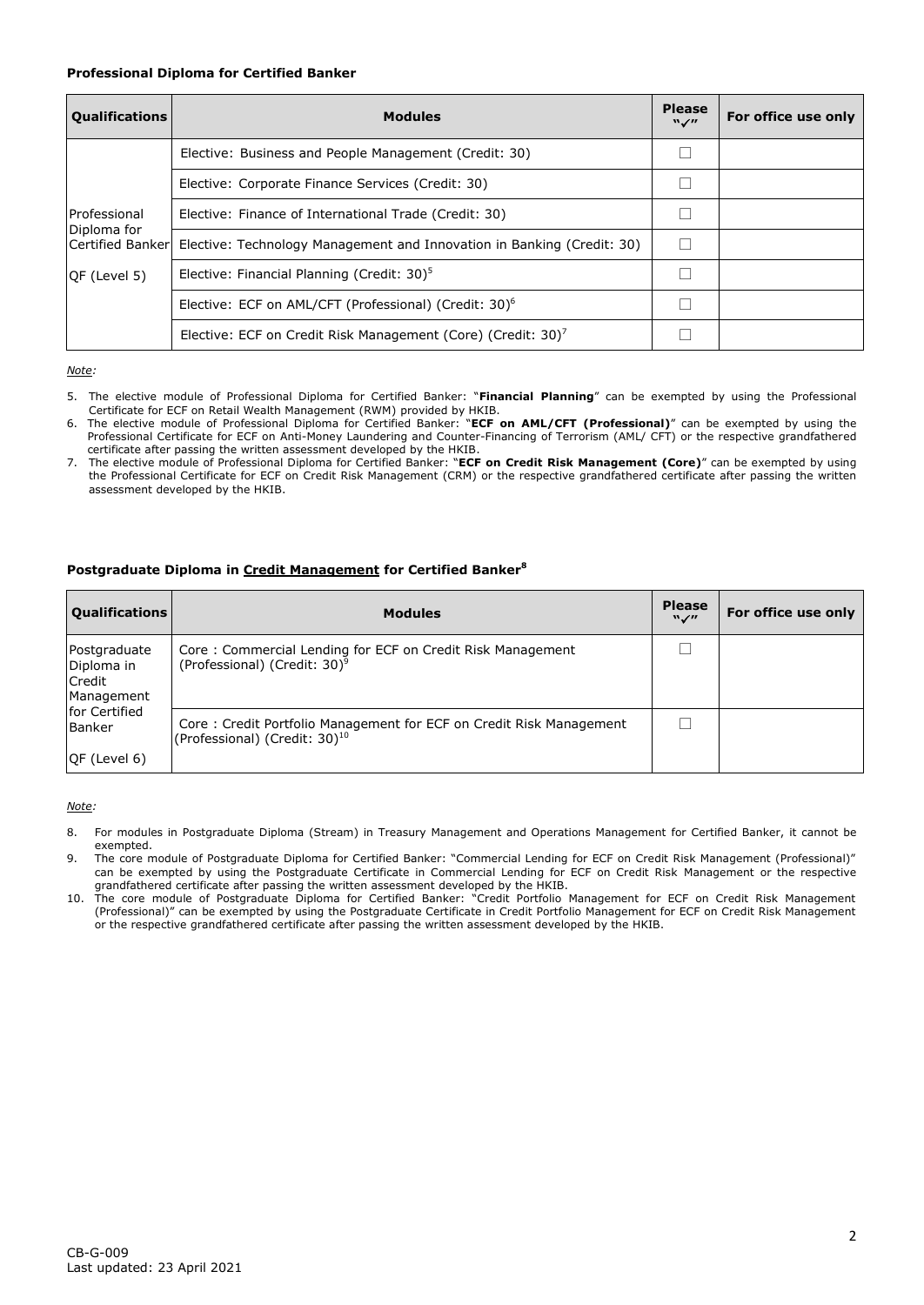#### **SECTION C: PAYMENT**

| <b>FEES SCHEDULE</b>                                                                                                                                                                                                                                                                                              |         | <b>PAYMENT METHOD</b>                                                                                                                                                                         |
|-------------------------------------------------------------------------------------------------------------------------------------------------------------------------------------------------------------------------------------------------------------------------------------------------------------------|---------|-----------------------------------------------------------------------------------------------------------------------------------------------------------------------------------------------|
| Application Fee * (per form)                                                                                                                                                                                                                                                                                      | HK\$200 | Cheque (made payable to "THE HONG KONG INSTITUTE OF<br>BANKERS")<br>Please use separate cheques for Application Fee and Module<br><b>Exemption Fees (use separate cheque for each module)</b> |
| Exemption Fee # (per module)   HK\$830  <br>Application fee is non-refundable<br># Exemption fee will not be charged if<br>the application is unsuccessful<br>Remark: The application fee and<br>exemption fee will be waived for the<br>exemption as stated in the above note<br>3,4,5,6,7,9,10 on page 1 and 2. |         | Credit Card<br>Please fill in the total amount of your Application Fee and<br><b>Module Exemption Fees</b>                                                                                    |
|                                                                                                                                                                                                                                                                                                                   |         |                                                                                                                                                                                               |

#### **CHECKLIST**

- $\Box$  Completed all sections of this form
- $\Box$  Enclosed required fees (by cheques or fill in the credit card mail order payment instructions)
- $\Box$  Enclosed certified true copies of your certificate(s) and official transcripts
- $\Box$  Enclosed a mapping table between syllabus of qualification(s) obtained and syllabus of HKIB's module(s) if applicable  $\Box$  Enclosed course outlines, syllabus, samples of assessments, etc. of qualifications/courses  $\Box$  Enclosed grandfathering confirmation letter (if any) and the form - Recognising Prior Lear
- Enclosed grandfathering confirmation letter (if any) and the form Recognising Prior Learning Assessment Criteria for ECF on AML/CFT or CRM.

#### **ACKNOWLEDGEMENT AND DECLARATION**

I, the undersigned, hereby make application for the exemption of the CB module(s) offered by The Hong Kong Institute of Bankers. I declare that the information given in this form is true and accurate.

I fully understand that the application fee (HK\$200) for this application is non-refundable.

I fully understand that the Institute reserves the rights to reject any application without sufficient documents (e.g. personal information, certificates, official transcripts, etc.), and to charge application fee as an administration fee.

I confirm that I have read the relevant Programme Handbook and Notes for Exemption printed in this form and fully understand the rules and regulations.

\_\_\_\_\_\_\_\_\_\_\_\_\_\_\_\_\_\_\_\_\_\_\_\_\_\_\_\_\_\_\_\_\_\_\_\_\_\_\_\_ \_\_\_\_\_\_\_\_\_\_\_\_\_\_\_\_\_\_\_\_\_\_\_\_\_\_\_\_\_\_\_\_\_\_\_\_\_\_\_\_

Signature Date Date Date

| Amount   |
|----------|
|          |
| lSend on |
|          |
|          |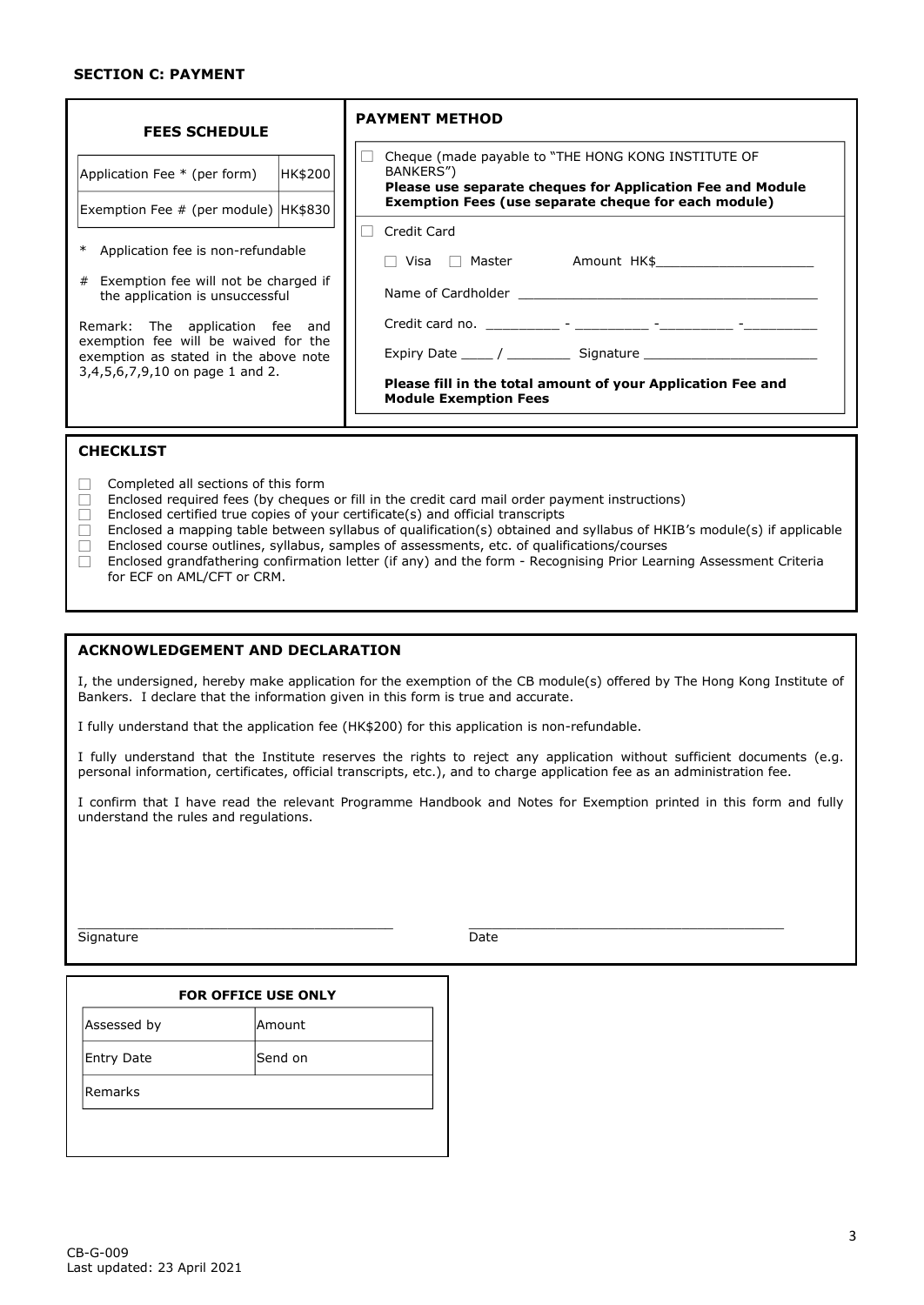## **NOTES FOR EXEMPTION**

- 1. To apply for exemption, the applicant should be a current member of The Hong Kong Institute of Bankers (the Institute).
- 2. The applicant should submit all relevant documentary evidence for his/her qualifications (i.e. certificates, official transcripts, etc.) together with this form. Only **certified true copies** of the documents are accepted. We only accept photocopies of the documents which are certified as true copies by:
	- (i) The Hong Kong Institute of Bankers; or
	- (ii) Current employer's HR Department; or
	- (iii) Liaison Officer (District Offices), Home Affairs Department of the HKSAR
- 3. Exemption application will only be considered if over 70% of the Institute's syllabus is covered. Applicant should provide a **mapping table (See Annex)** listing the equivalent topics between syllabus of CB module(s) and syllabus of qualifications/courses obtained.
- 4. Applicant may apply module(s) exemption with an exemption ceiling:-
	- 75% (with non-HKIB programme no more than 50%) of the total credits on the Advanced Diploma for Certified Banker
	- 50% on the Professional Diploma for Certified Banker.
	- 2 Modules of the Postgraduate Diploma in Credit Management for Certified Banker. The candidate needs to pass the Integrated Case Study Examination to complete Certified Banker.
- 5. The application fee of HK\$200 is non-refundable.
- 6. Only successful application will be charged for exemption fees. The amount of exemption fee is subject to the number of module(s) approved.
- 7. Exemption results will normally be given in writing within two months after the receipt of application and sufficient supporting documents. If further assessment is needed due to unexpected circumstances, separate notifications will be given. The decision of the Institute is final and cannot be appealed.
- 8. All documents submitted will not be returned regardless of the result of the application.
- 9. To apply for exemption on ECF AML/CFT (Core) or ECF on Credit Risk Management (Core) by using respective grandfathering certificate, please also submit the form – Recognising Prior Learning Assessment Criteria for ECF on AML/CFT (Core Level) or ECF on Credit Risk Management (Core Level)
- 10. To apply for exemption on ECF AML/CFT (Professional) or Commercial Lending for ECF on Credit Risk Management (Professional) or Credit Portfolio Management for ECF on Credit Risk Management (Professional) by using respective grandfathering qualification, Applicant need to pass the passing the written assessment developed by the HKIB. For further details and arrangement for the assessment, please contact HKIB.
- 11. The Institute reserves its right to refuse application for exemption if deemed appropriate.

For Enquires: Address: 3/F Guangdong Investment Tower, 148 Connaught Road Central, Hong Kong<br>Telephone no.: (852) 2153 7821 Fax no.: (852) 2544 9946 E-mail: exam@hkib.org Telephone no.: (852) 2153 7821 Fax no.: (852) 2544 9946 E-mail[: exam@hkib.org](mailto:exam@hkib.org) Website: [http://www.hkib.org](http://www.hkib.org/)

4